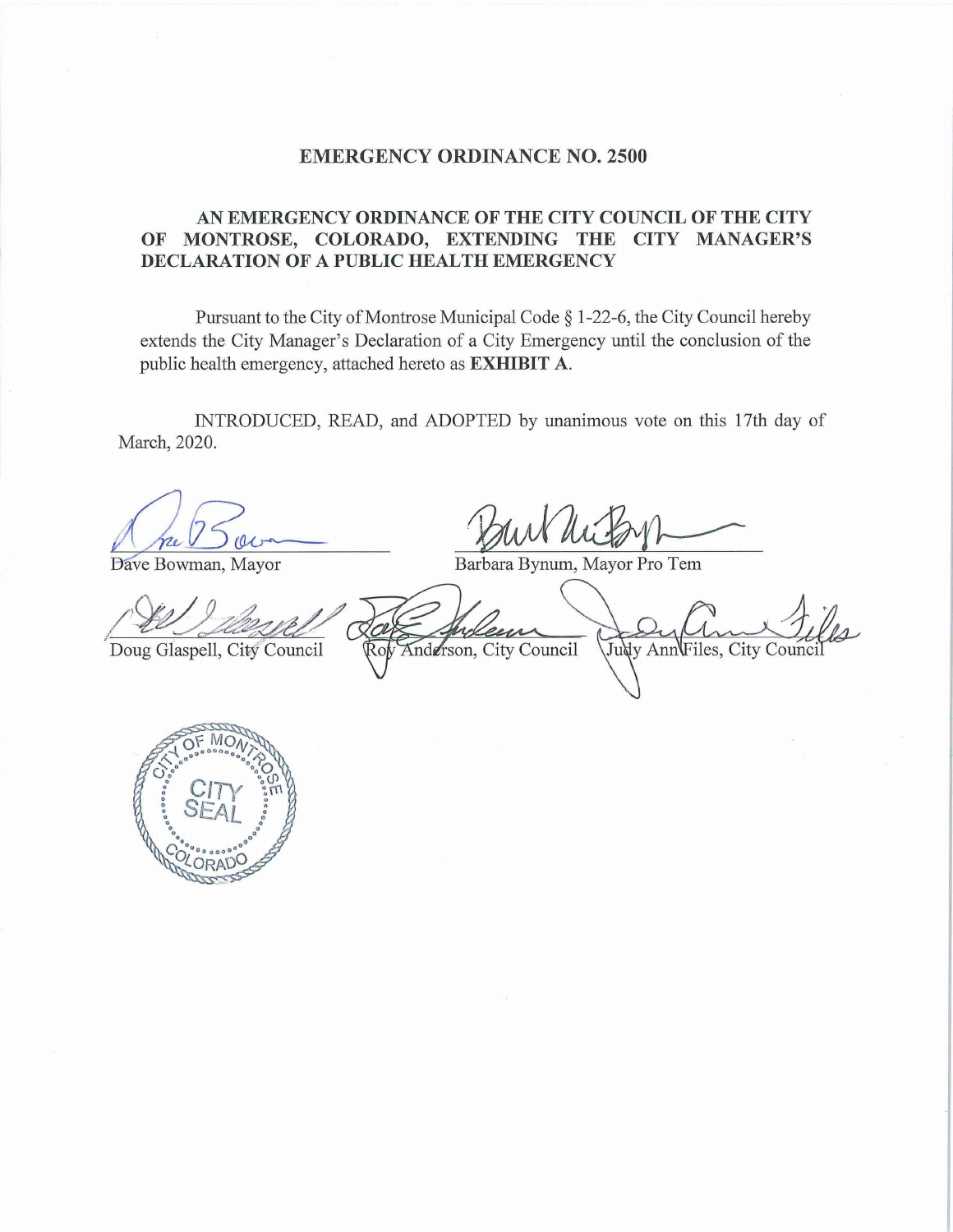## **A DECLARATION OF THE CITY OF MONTROSE, COLORADO, DECLARING A PUBLIC HEALTH EMERGENCY**

**WHEREAS,** the Colorado Disaster Emergency Act, C.R.S. the Colorado Disaster Emergency Act, C.R.S. § 24-33.5-701, *et seq.* (the "Act"), provides procedures for statewide and local prevention of, preparation for, response to, and recovery from disasters and emergencies; and

**WHEREAS,** pursuant to the Act, an "emergency" is an unexpected event that places life or property in danger and requires an immediate response through the use of state and community resources and procedures, and an "emergency epidemic" is cases of an illness or condition, communicable or non-communicable, caused by bioterrorism, pandemic influenza, or novel and highly fatal infectious agents or biological toxins; and

**WHEREAS,** pursuant to C.R.S. § 24-33.5-709, a local disaster emergency may be declared unilaterally by the principal executive officer of a political subdivision, here the City Manager; and

**WHEREAS,** pursuant to Montrose Municipal Code Chapter 1-22 "Response to Emergencies, Civil Emergencies, or Local Disasters", in case of emergency the City Manager, or designee, is authorized to declare a civil emergency, emergency, or local disaster if the City Manager finds that the city or any part thereof is suffering from or is in imminent danger of suffering a natural or manmade civil emergency, emergency, or local disaster; and

**WHEREAS,** pursuant to § 24-33.5-709(1) and Montrose Municipal Code Section 1-22- 6, the declaration of a civil emergency, emergency, or local disaster shall be in effect as determined by the City Manager for a period of up to seven (7) days. This period may be extended upon submission of a request by the City Manager and the approval of the City Council; and

**WHEREAS,** pursuant to § 24-33.5-709(1) any order declaring, continuing, or terminating a local disaster "shall be given prompt and general publicity and shall be filed promptly with the city clerk and with the office of emergency management"; and

**WHEREAS,** because of the COVID-19 pandemic, which was recognized by the Governor of the State of Colorado on March 10, 2020, the City is addressing the need for preparation and response to mitigate the social and economic impacts on the Montrose community; and

**WHEREAS,** the State of Colorado Department of Public Health and Environment (CDPHE) has encouraged communities to take proactive measures to mitigate the spreading of the COVID-19 virus through actions such as social distancing and the limitation of public gatherings.

**NOW THEREFORE, IT IS HEREBY ORDERED,** on this 16'h day of March, 2020,